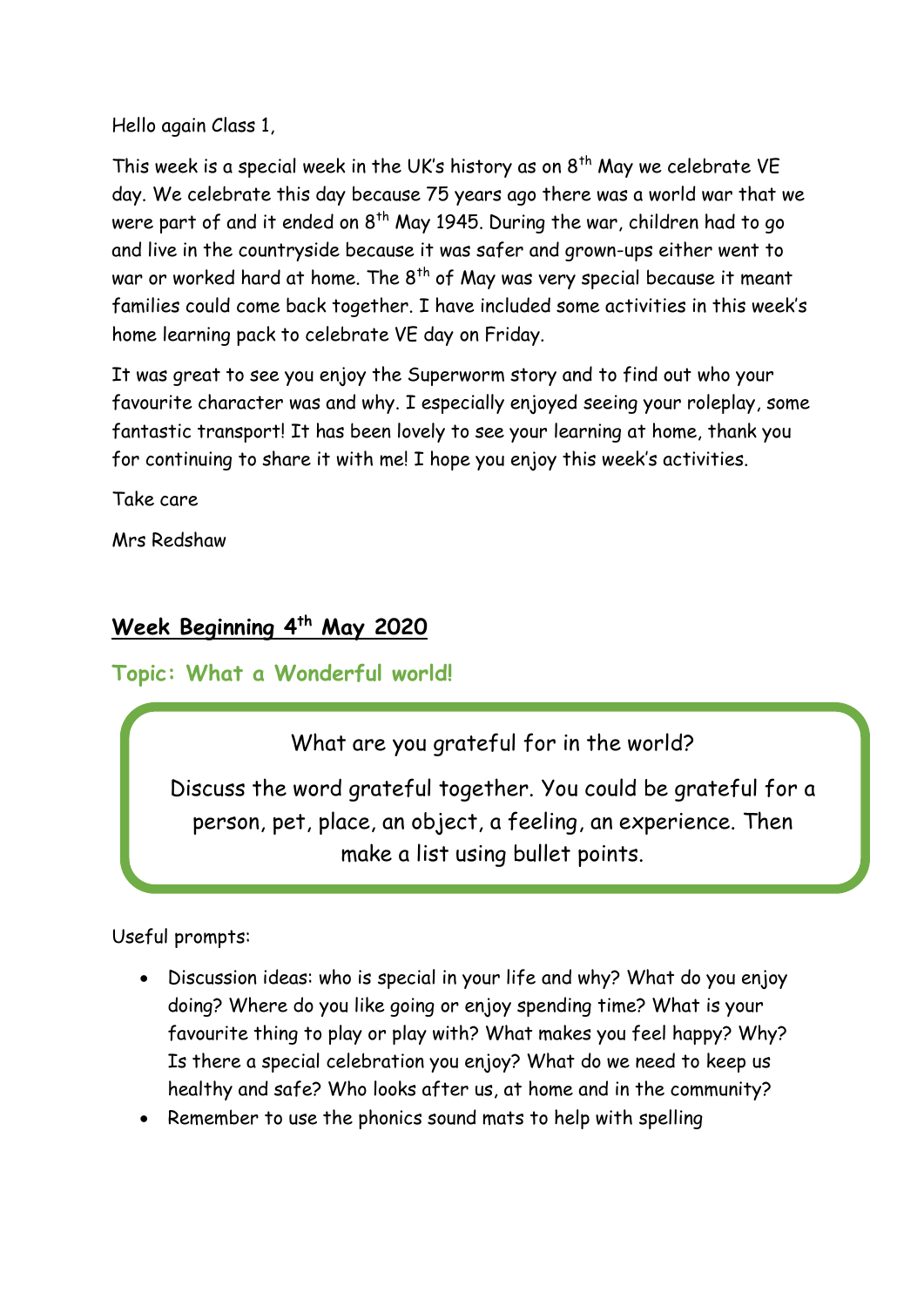## **Literacy: Mavis the Magical Cat**



Mavis the Magical Cat goes on an adventure! Can you take a toy on an adventure and then sequence a story about the adventure, just like Mavis?

Mavis has been around her home on an adventure. Where can you see she has been? Grown-ups can you help with prepositional language (in between, under, on top of, inside, next to)?









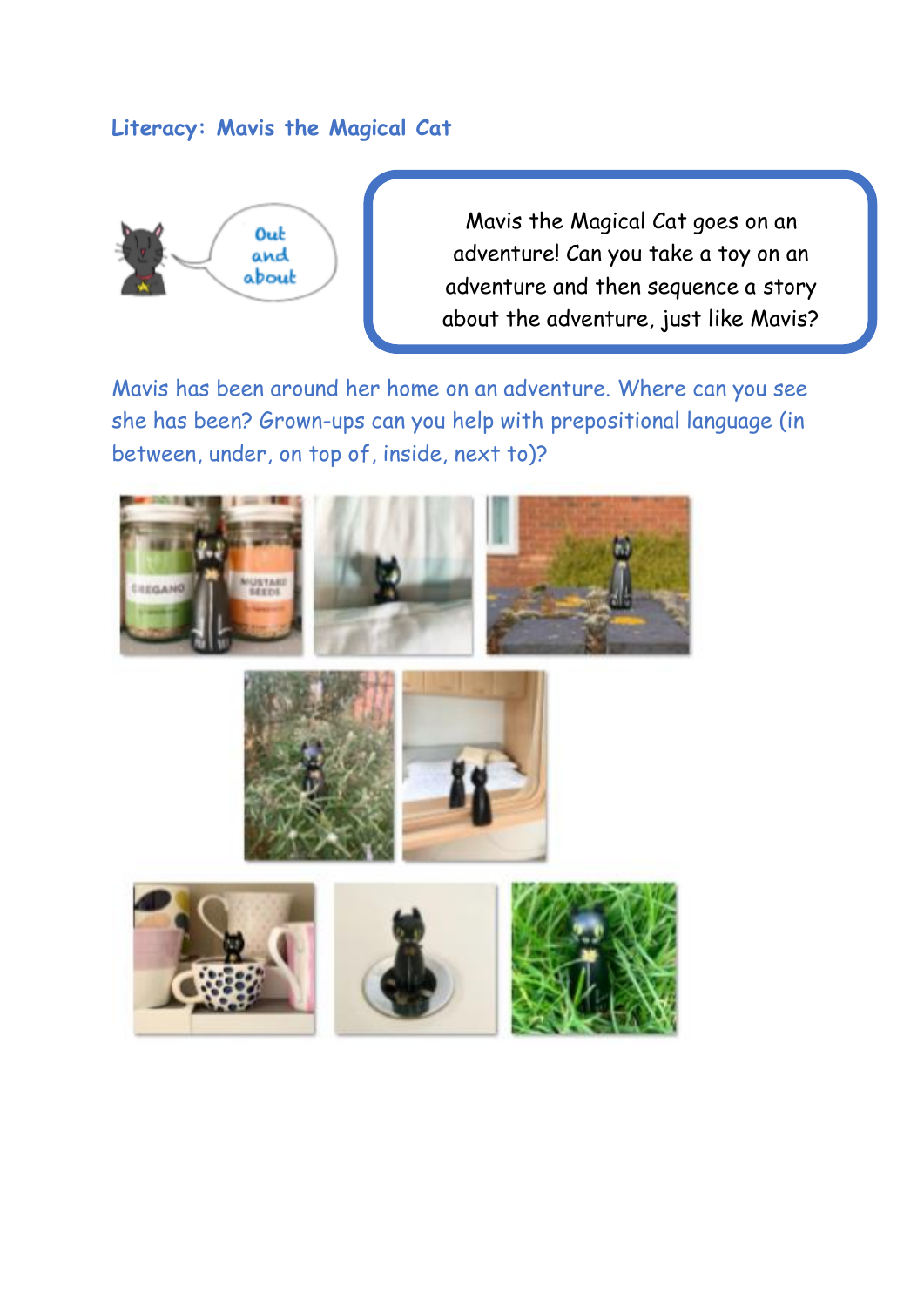



Task: Can you make your own recount using the story path?

Use a toy and take it around your home and take photos as you go (you do not have to print these off, you could draw them into your book). Then order the photos or drawings. Next write a sentence to match each picture. Mavis has used time connectives: first, then, after that, next, then and finally which could help you too! Remember to say your sentence before you write it to check it makes sense and try your best to use capital letters, fingers spaces, phonics and full stops when you write it. Try your best to write on the lines too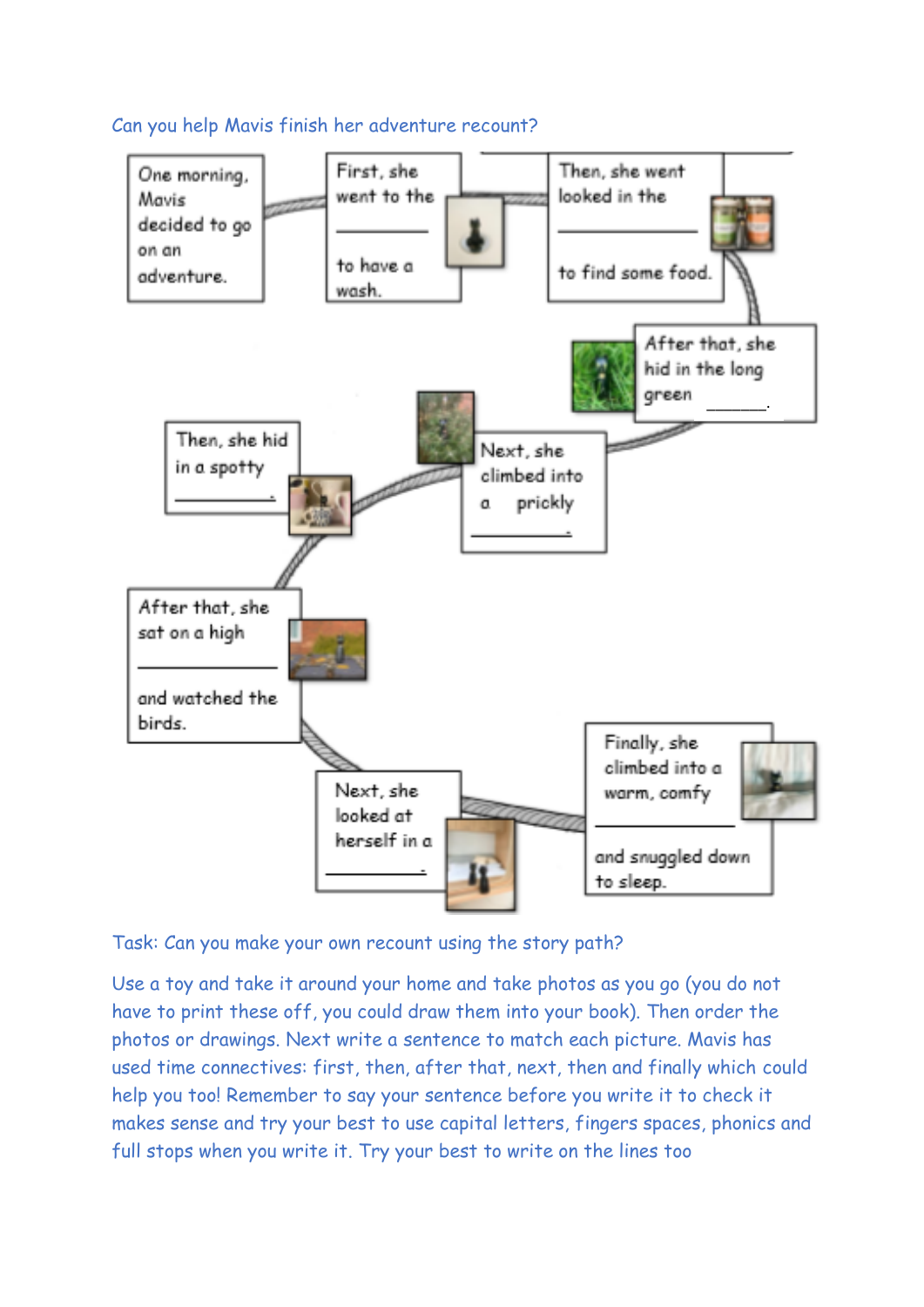## **Maths: Doubling**

#### Grown ups:

Explain to child that double means 'twice as many'. Show child an amount using practical resources (ensure number is under 10 so when doubling, counting is still within 20). Then double up the amount explaining you need 'twice as many'. Demonstrate saying "double \_\_ is \_\_\_". Then start to include child in practical exploration. Give child an amount and ask them to double it and count how many altogether. Practise saying "double is " each time. Ask child how they know that double

 $\frac{1}{\sqrt{2}}$  is  $\frac{1}{\sqrt{2}}$ 

## Play doubles:

Roll two dice and try to score a double when both dice show the same number. Continue to practise saying double phrase.

You could also play a game of dominoes and award extra points for the person who has a double domino.

# twice as many

Watch BBC Numberblocks:

Double Trouble

Is it twice as many?

Use practical resources or drawings to set up representations of doubles and also show examples that are not double. Ask child to identify if the amount has been doubled or not? How do they know?

Can they challenge a grown up?

## Play Snap!

 $\mathbf$ İ Use pictures or number cards to play snap. Take turns to put the cards down facing up. When you find two cards that are the same, it is twice the amount, so shout snap! Then you get to collect the cards so far. The loser is the first person to use all their cards.

Explore doubling in everyday activities:

Playing with Lego, can you double the height of my tower?

Making a drink, can you make a drink that is double this amount?

Walking up the stairs, can you walk double the steps I have?

Bouncing a ball, can you bounce the ball double the amount of times I can?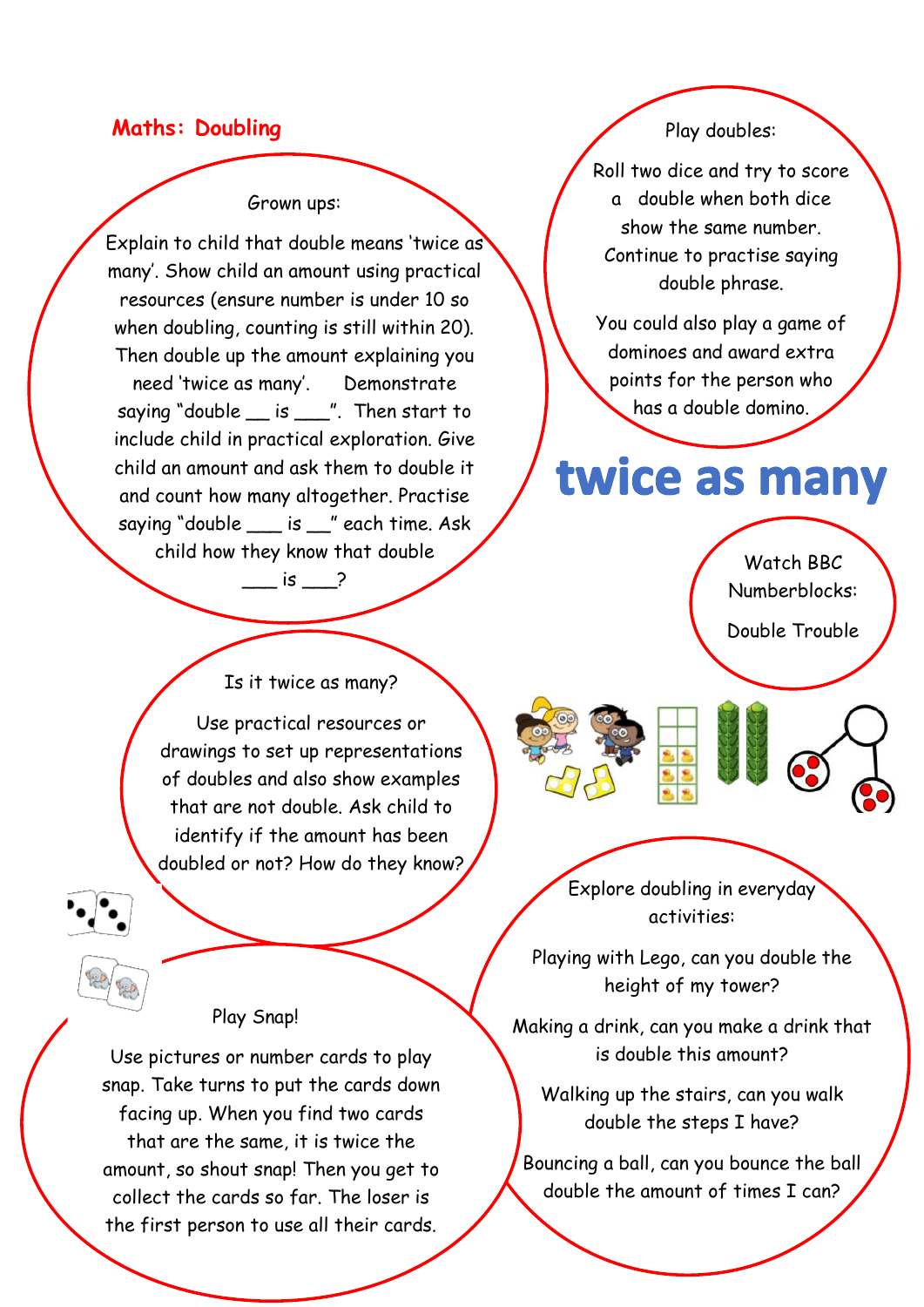# **VE DAY 8th May Celebration Activities:**

The people who went to war were given a medal for being brave and defending our country. Can you make your own medal to give to a brave solider?